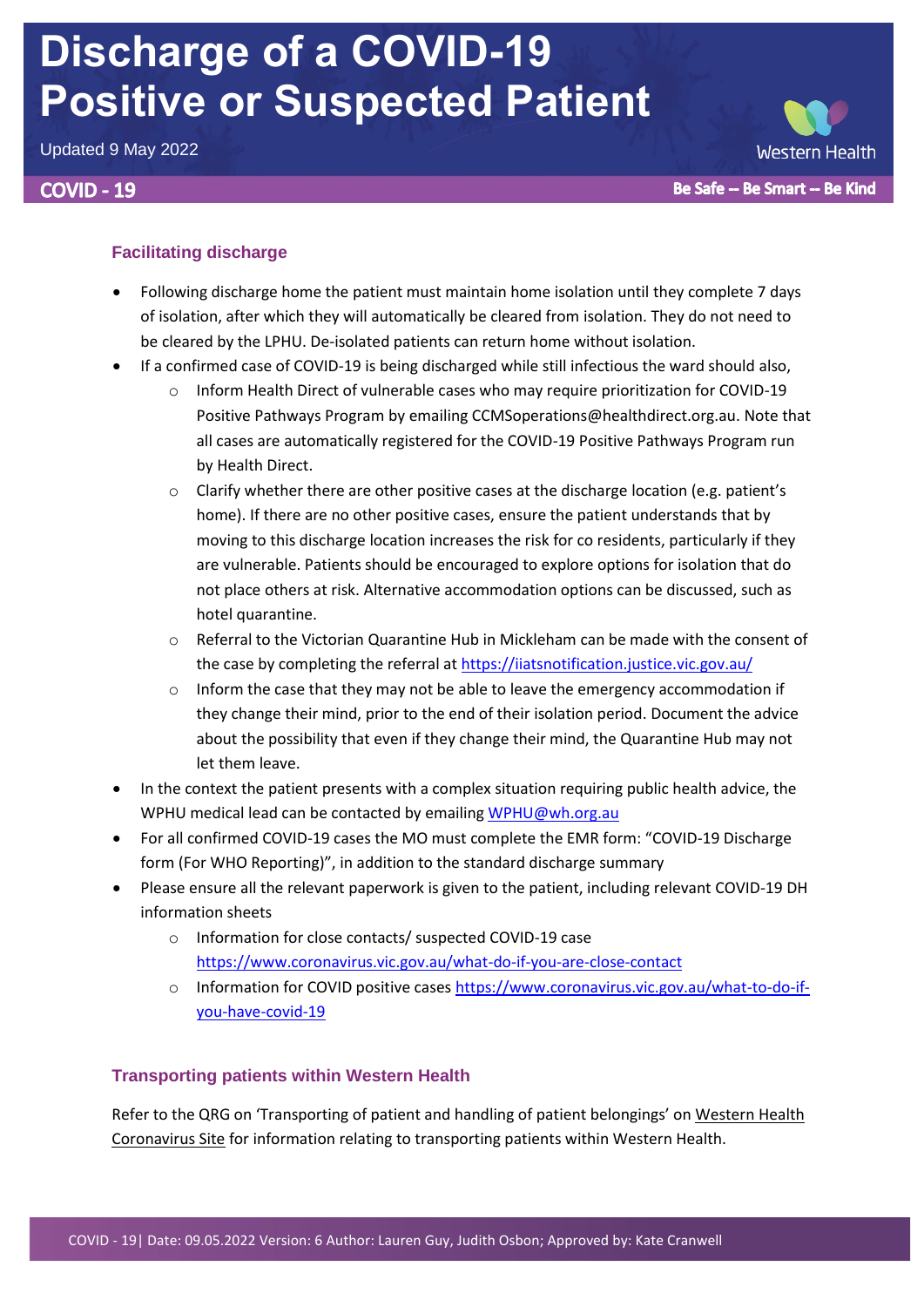# **Transporting the COVID-19 suspected or confirmed patient from hospital to home**

## **Transport via family/ friend**

Where patients are transported home with a family member/ friend, the driver and patient should be provided with a surgical mask to wear. If possible, the patient should sit in the back seat diagonal from the driver with the windows open and vehicle air-conditioning set to fresh air to optimise ventilation.

#### **Transport of COVID-19 positive ambulant patients**

The National Patient Transport (NPT) IMAX service is available to transfer COVID-19 positive patients to and from Western Health Emergency Departments and COVID-19 wards. The IMAX service can also facilitate discharge home for COVID-19 positive patients who are fully ambulant but have no social support to pick them up, and/or do not hold pension/concession card or AV subscription. The IMAX vehicle can transfer up to 2 COVID-19 positive patients at any one time.

This service is available from 8:00AM – 6:00PM Monday to Sunday. Outside of these hours, or if NPT is unable to staff the IMAX vehicle, NPT will assign the job to a hoist/stretcher vehicle instead. On request, NPT crew are permitted to access Western Health PPE supply.

#### **Patient eligibility criteria**

To be eligible for NPT IMAX transport patients:

- Must be able to self-transfer in and out of a vehicle
	- o Note this involves 3 steps into/out of the vehicle
- Must not require any physical or medical assistance or monitoring
- Must not have any other relevant comorbidities or infectious diseases
- Are compliant in following instructions
- Have no history of aggression (verbal or physical)
- Must wear an N95 mask and face shield for the duration of the trip. PPE is to be provided by Western Health.
- Patients are only permitted to carry one small carry on size luggage and/ or personal item with them. It is the patient's responsibility to handle their luggage on and off the vehicle
- The IMAX also caters for discharge home of COVID-19 positive patients where they are fully ambulant but have no social support to pick them up, and/or do not hold pension/concession cards or AV subscription.

#### **Pick up and drop off locations**

Patients must be transferred by Western Health staff to the pickup point. NPT will remain outside of the hospital whilst waiting for the patient.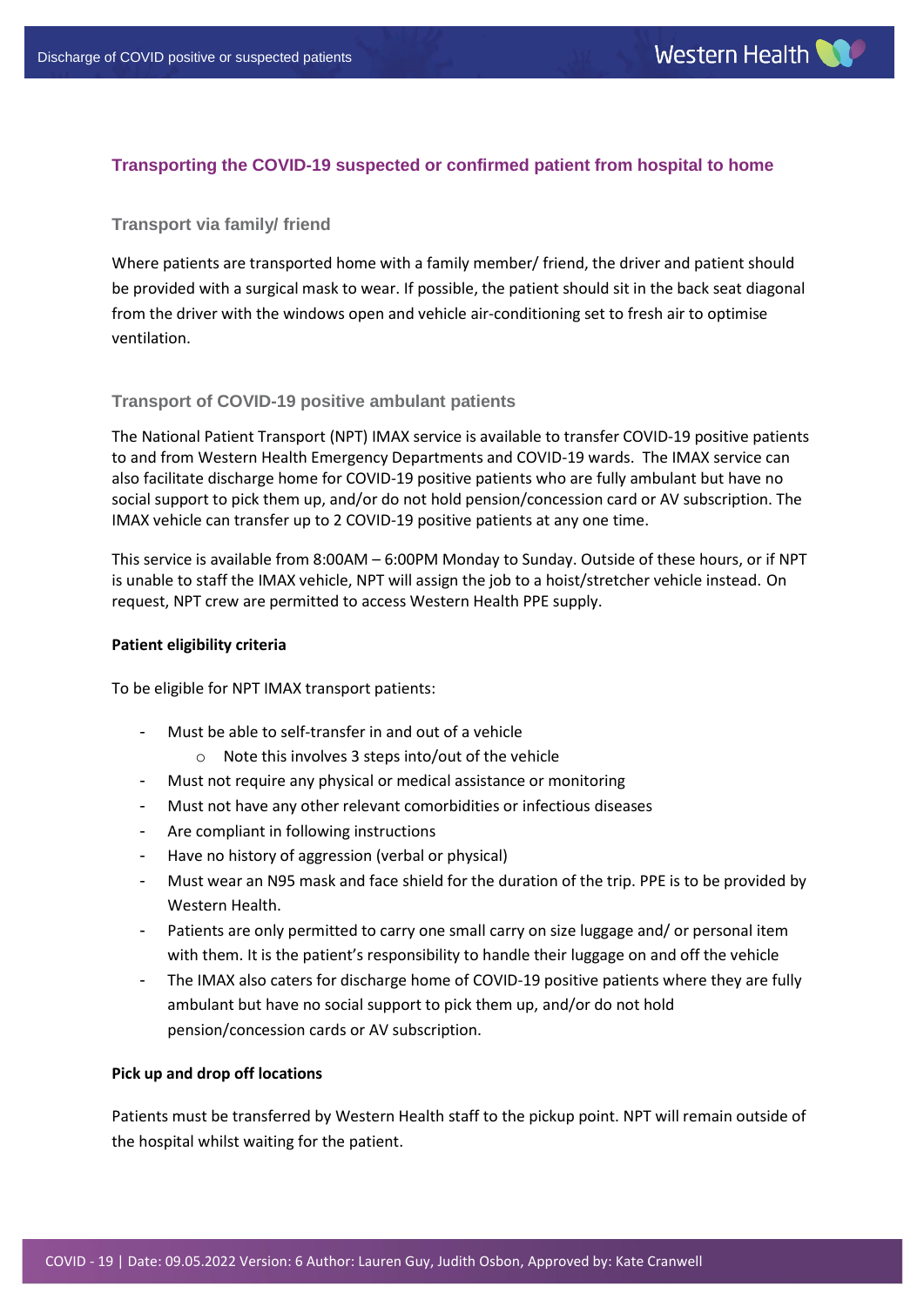**Sunshine**

- JKWC Ambulance Bay
- ED Ambulance Bay

#### **Footscray**

- Outpatients entrance
- ED Ambulance Bay

#### **Bookings**

Booking can be made via NPT's RealTime online booking system, noting COVID +'ve for IMAX bus in the booking details. This service is available from 8:00AM – 6:00PM Monday to Sunday. Outside of these hours, or if NPT is unable to staff the IMAX vehicle, NPT will assign the job to a hoist/stretcher vehicle instead.

## **Transport of SCOVID and all other COVID-19 positive patients**

- Low acuity ambulant patients who have no other means of transport, and are not eligible for NPT IMAX transport may be transported by the Emergency Management Unit (EMU) who are contactable on 1300 565 115
- All other patients can be transported through the normal patient transport options; bookings are via [http://inside.wh.org.au/departmentsandservices/HealthSupportServices/Pages/Non-](http://inside.wh.org.au/departmentsandservices/HealthSupportServices/Pages/Non-Emergency-Patient-Transport.aspx)[Emergency-Patient-Transport.aspx.](http://inside.wh.org.au/departmentsandservices/HealthSupportServices/Pages/Non-Emergency-Patient-Transport.aspx)

# **Transporting the COVID-19 suspected or confirmed patient from home to hospital**

 Low acuity ambulant patients who are isolating at home can access Ambulance Victoria transport to get to/ from medical appointments. To arrange this please contact the Emergency Management Unit (EMU) on 1300 565 115.

# **COVID-19 positive patients presenting a risk to the community**

If a COVID-19 positive patient presents a risk to the community, consideration should be given to early referral to the State Emergency Management Centre (SEMC) DHHS[, semc@health.vic.gov.au](mailto:semc@health.vic.gov.au) so a comprehensive assessment can be completed. Following liaison with the patient, The ACE Care Coordinator will make the referral to SEMC in consultation with the medical and multidisciplinary team. In the event it is determined that a patient is at imminent risk of homelessness or has a particular circumstance that makes isolation at home unachievable a referral to hotel quarantine may be completed by the SEMC team.